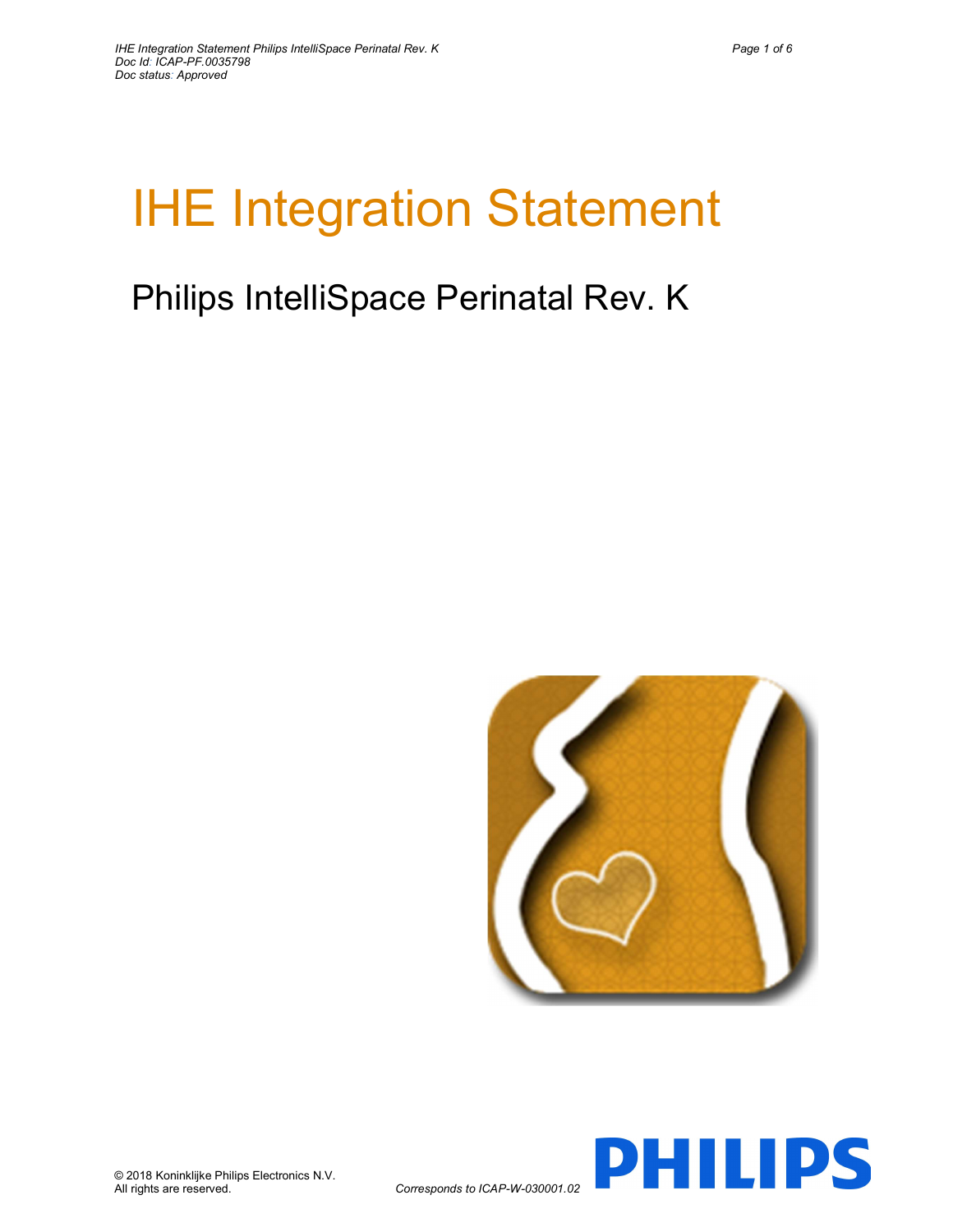Issued by Philips Medical Systems, Nederland B.V., a Philips Healthcare Company

P.O. Box 10 000 5680 DA Best The Netherlands

URL: https://www.usa.philips.com/healthcare/about/customer-support

Doc Id: ICAP-PF.0035798 Date: 2018-06-05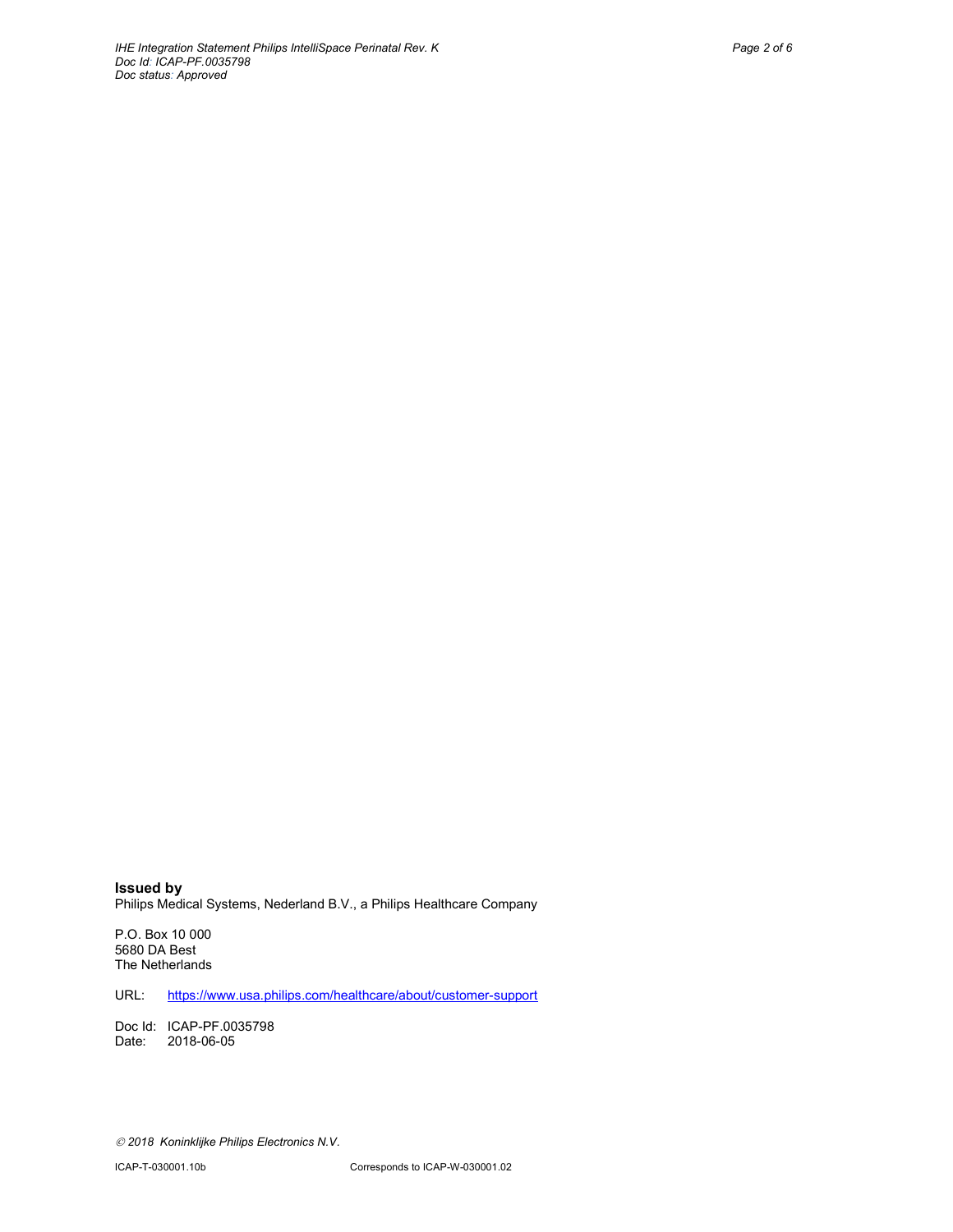# Table of Contents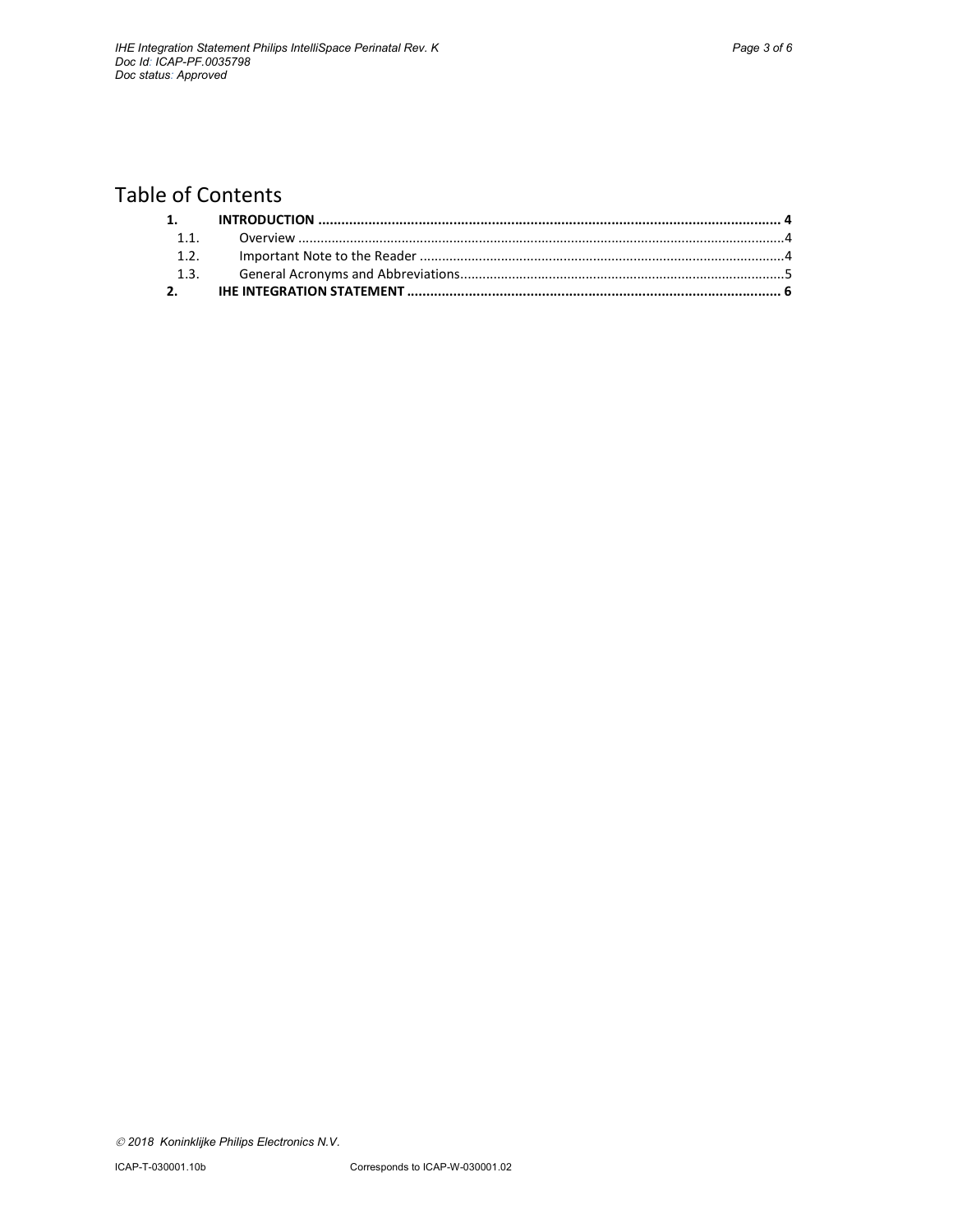# 1. INTRODUCTION

#### 1.1.Overview

The Integrating the Healthcare Enterprise (IHE) Integration Statement specifies the Integration Profiles, its Actors, and Options Philips Healthcare has chosen for implementing in this product.

This document helps the reader to investigate whether and to what extent interoperability with other products might be supported.

The IHE Technical Framework identifies a subset of the functional components of the healthcare enterprise and specifies their interactions in terms of a set of coordinated transactions. The actors and transactions described in the IHE Technical Framework are abstractions of the real-world healthcare information system environment. While some of the transactions are traditionally performed by specific product categories (e.g. HIS, RIS, PACS, or modalities), the IHE Technical Framework intentionally avoids associating functions or actors with such product categories. For each actor, the IHE Technical Framework defines only those functions associated with integrating information systems. The IHE definition of an actor should therefore not be taken as the complete definition of any product that might implement it, nor should the framework itself be taken as the complete definition of a healthcare information system architecture.

This IHE Integration Statement provides the reader with a high-level view of supported IHE integration profiles. For further investigations, additional information can be found in the IHE Technical Framework.

### 1.2.Important Note to the Reader

This IHE Integration Statement by itself does not guarantee successful interoperability of this Philips product with other products. The user (or user's agent) should be aware of the following issues:

#### Interoperability

Interoperability refers to the ability of application functions, distributed over two or more systems, to work successfully together. It is the user's responsibility to analyze thoroughly the application requirements and to specify a solution that integrates Philips equipment with non-Philips equipment.

#### Validation

Philips equipment has been carefully tested to assure that the actual implementation of the IHE Integration Profiles corresponds with this Integration Statement.

Where Philips equipment is linked to any other equipment, the first step is to compare the relevant Integration Statement. If the Integration Statement indicates that successful information exchange should be possible, additional validation tests will be necessary to ensure the functionality, performance, accuracy and stability of image and image related data. It is the responsibility of the user (or user's agent) to specify the appropriate test suite and to carry out the additional validation tests.

#### New versions of the IHE Technical Framework

The IHE Technical Framework will evolve in future to meet the user's growing requirements and to incorporate new features and technologies. Philips is actively involved in this evolution and plans to adapt its equipment to future versions of the IHE Technical Framework. In order to do so, Philips reserves the right to make changes to its products or to discontinue its delivery.

The user should ensure that any non-Philips provider linking to Philips equipment also adapts to future versions of the IHE Technical Framework. If not, the incorporation of IHE enhancements into Philips equipment may lead to loss of connectivity (in case of networking).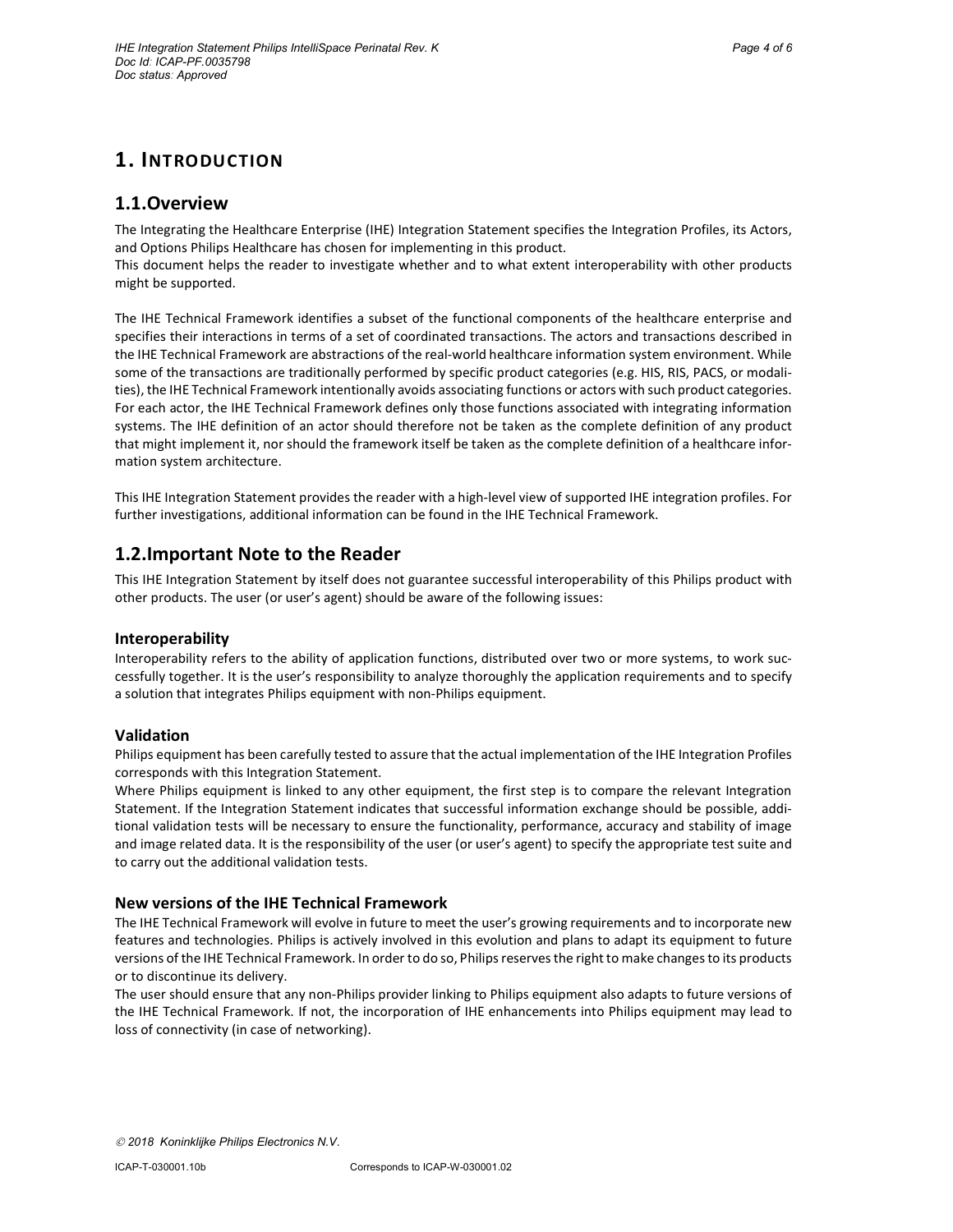# 1.3.General Acronyms and Abbreviations

The following acronyms and abbreviations are used in the document.

- Actor An entity within a use case that performs an action
- DICOM Digital Imaging and Communication in Medicine
- HIS Hospital Information System
- HL7 Health Level 7
- IHE Integrating the Healthcare Enterprise
- PACS Picture Archiving and Communication System
- RIS Radiology Information System
- RSNA Radiological Society of North America